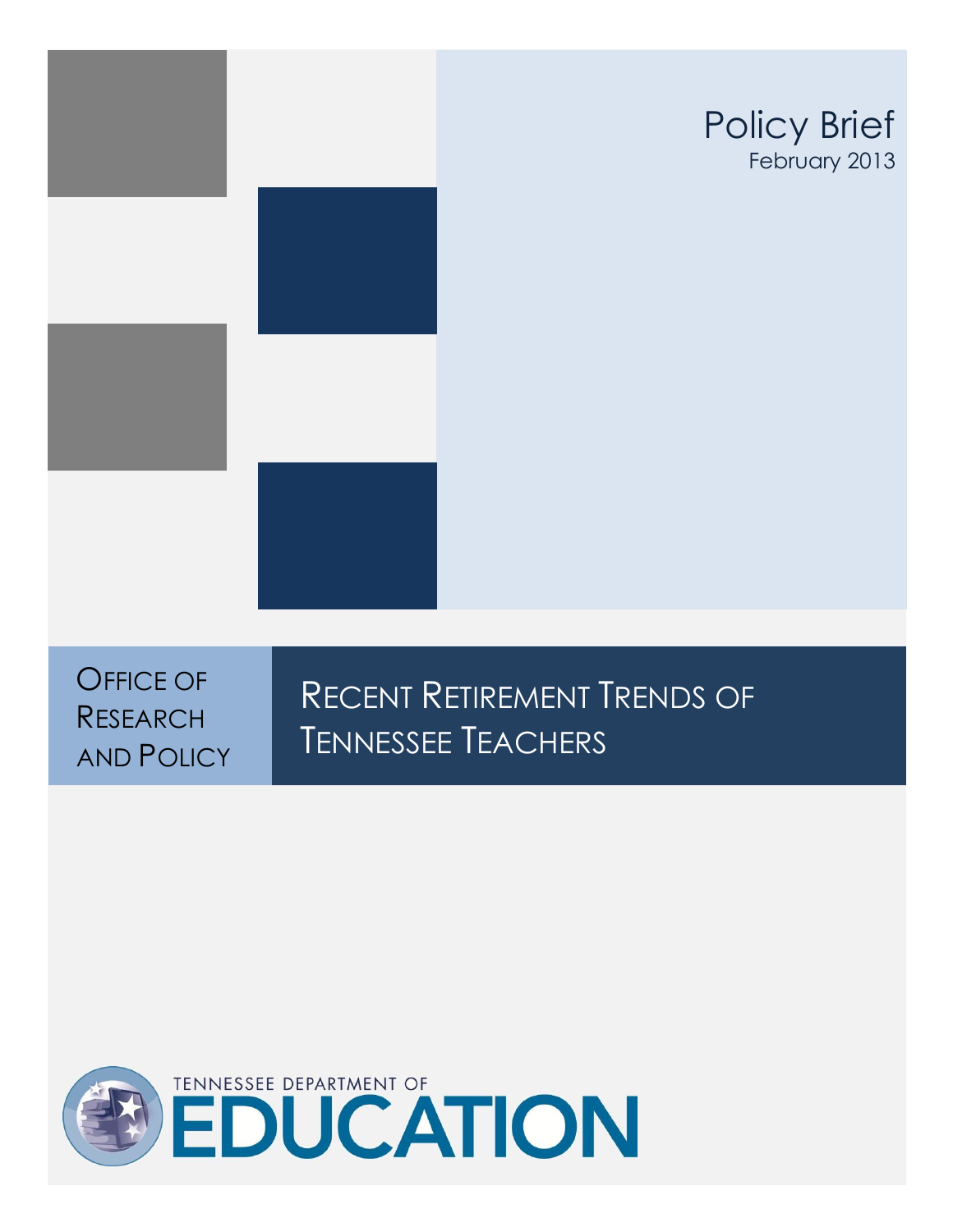# **Executive Summary**

Tennessee has undertaken several wide-ranging reforms aimed at educator practice and effectiveness over the past several years, including the launch of a new teacher evaluation system, modification of teacher tenure policy, and initial implementation of Common Core State Standards. This report from the Tennessee Department of Education (TDOE) investigates patterns of teacher retirement in the years surrounding these policy changes. Our analysis is concerned not only with the overall levels of teacher retirement in the state but also with the relative effectiveness of those who stay and leave the teacher workforce through retirement.

We find that retirement rates have risen since 2009, corresponding with a loss of an additional one percent of the teacher workforce or approximately 1,000 teachers per year. The rise in retirement has been steady since just prior to the onset of the reforms under Race to the Top, and has continued through the ensuing years. At the same time, there is evidence that current patterns of retirement are likely to strengthen the overall quality of the teacher workforce. First, among those eligible for retirement, teachers who choose to retire tend to be less effective than those that remain in the classroom. Moreover, retirement rates are becoming increasingly differentiated by teacher effectiveness, with the more effective teachers choosing to stay longer in the classroom and the less effective teachers choosing to leave at higher rates.

- Between 2008 and 2012, the rate of teacher retirement from the workforce increased from 2.0 percent to 3.5 percent.
- Retiring teachers consistently rate lower in effectiveness than those teachers eligible for retirement that choose to remain in the classroom; similarly, retiring teachers consistently rate lower than all remaining teachers regardless of eligibility for retirement.
- In 2010, teachers at different ends of the effectiveness spectrum retired at nearly identical rates. Since that year, the rates have diverged to the point where the state's most effective teachers retire at rates nearly two percent lower than the state's least effective teachers.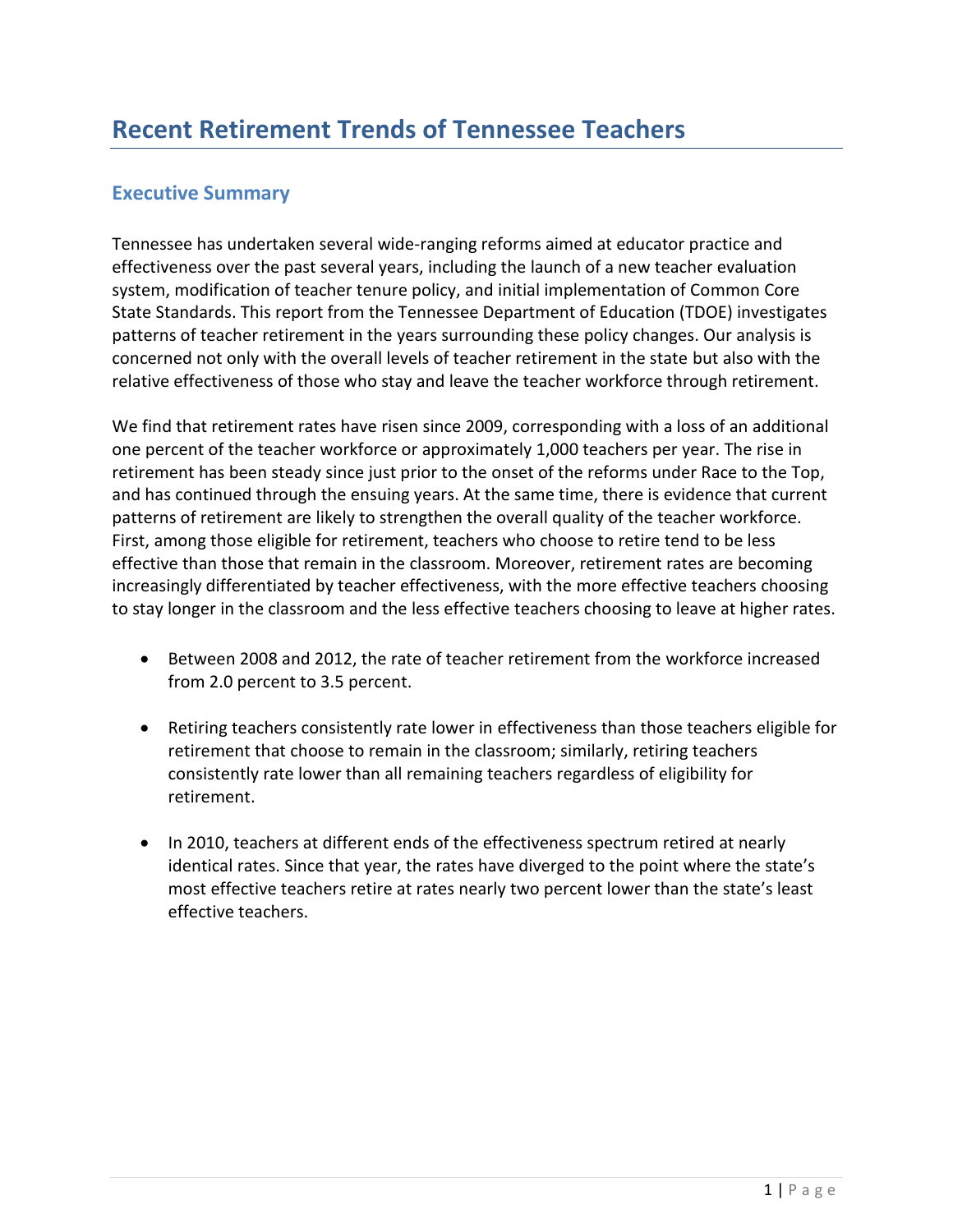# **Background**

Over the last three years, Tennessee has implemented a number of reforms under the state's winning Race to the Top plan. Primary among these were the institution of a new teacher evaluation system to comply with the First to the Top Act passed in January 2010 and subsequent changes to tenure policy. Tennessee's new system evaluates all teachers, regardless of service and tenure, on multiple measures including classroom observations, student achievement, and student growth data/Tennessee Value-Added Assessment System (TVAAS) scores. Changes to Tennessee's tenure policy included redefining the term "tenure" to recognize exceptional performance and excellence in teaching, disconnecting tenure from teacher licensure status, and most prominently, allowing dismissal of tenured teachers if that teacher receives ratings of "below expectations" or "significantly below expectations" in two consecutive years. Since 2011, Tennessee has also asked teachers to learn new content and new methods of teaching to meet the demands of rigorous Common Core State Standards.

Teacher retirement provides an initial point of entry into understanding the patterns of teacher retention under the new policies. In response to the new policy changes, there may be an increase in teachers retiring to avoid the respective changes. Note, however, that while we can observe differences in retirement levels over the past several years, these changes still might be due to other economic and societal factors, and this policy brief is unable to draw direct causal links between teacher retirement and recent policy changes.

Two research questions guided this study:

- Have teacher retirement levels changed between 2008 and 2012?
- Do effectiveness levels and trends differ between retiring and non-retiring teachers?

#### **The Tennessee Educator Acceleration Model (TEAM)**

#### **Observations and Qualitative Measures (50 Percent)**

- Teachers are observed multiple times annually
- Classroom observations are scored using a rubric that outlines clear expectations of high-quality instruction, planning, classroom environment and professionalism

#### **Student Achievement (15 Percent)**

 Teachers, in conjunction with evaluators, select an achievement goal at the start of the year that is aligned to the teacher's job responsibilities, from a list of options approved by the State Board of Education

#### **Student Growth Data/TVAAS Scores (35 Percent)**

- Teachers in tested grades and subjects receive a 1-5 Tennessee Value-Added Assessment System (TVAAS) Evaluation Composite for the growth portion of their evaluation.
- All other teachers used a school or district level TVAAS composite in 2011-12. Some additional growth models for teachers in non-tested grades and subjects have been approved for 2012-13.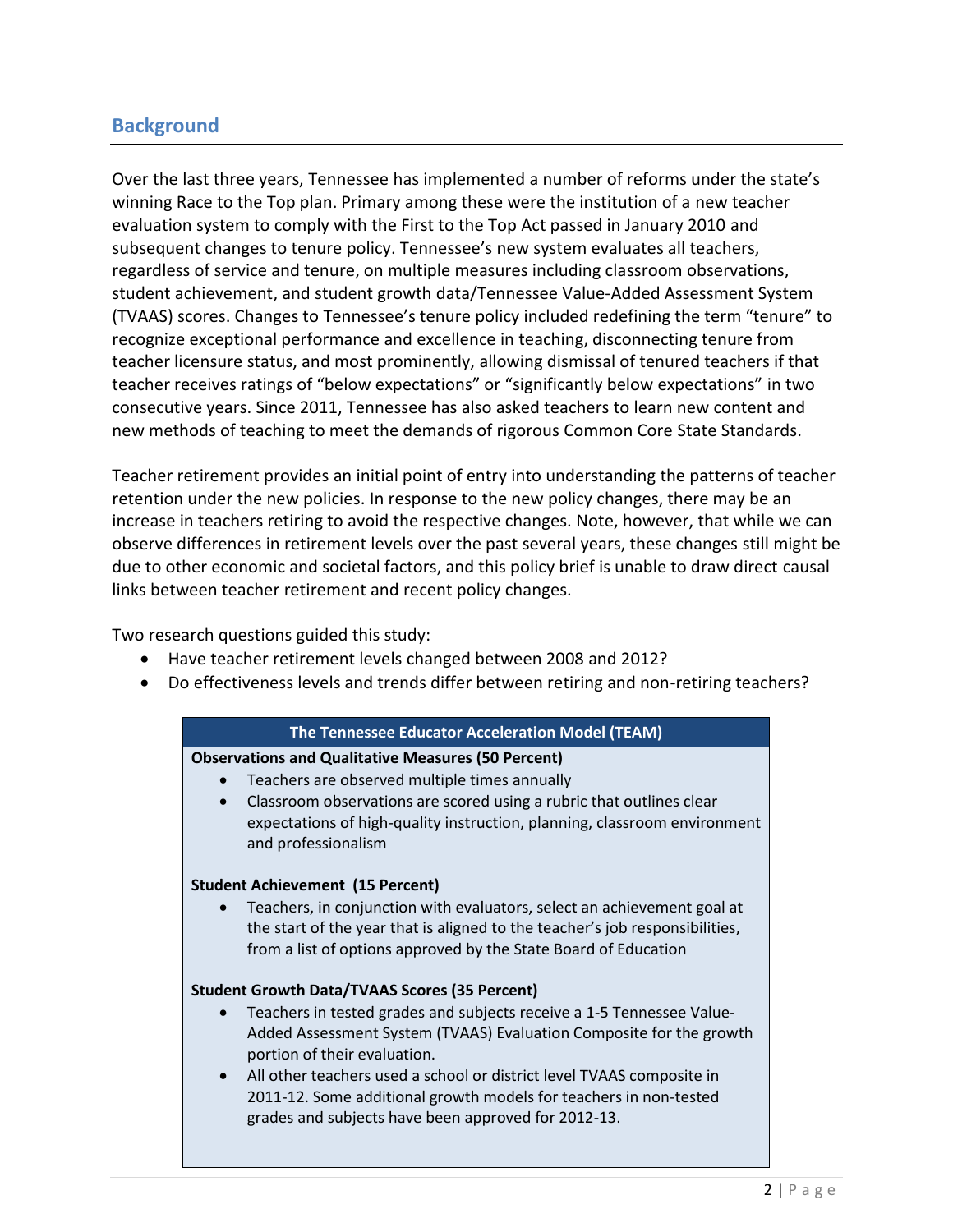# **Definitions**

**Teacher**: Any licensed staff member listed in the state information system with an assignment code designating a classroom teacher.

**Retiree**: Any teacher receiving benefits (other than disability benefits) through the Tennessee Consolidated Retirement System.

**Eligible, Non-Retiree**: A teacher who is eligible to receive benefits (other than disability benefits) through the Tennessee Consolidated Retirement System but remains in the classroom.

**Final Evaluation Score:** Individual teacher effectiveness rating that combines teacher observation measures (50 percent), a TVAAS or value-added rating (35 percent), and a teacherdefined achievement measure (15 percent). The final evaluation score ranges from 1 to 5 with 1 representing the least effective teachers and 5 representing the most effective teachers. Final evaluation ratings are only available for the 2011-12 school year.

**TVAAS Score**: Teacher effectiveness rating measuring an individual teacher's effect on student test scores. TVAAS scores are only given to teachers in tested subjects and grades. Like final evaluation scores, they range from 1 to 5 with 1 representing the least effective teachers and 5 representing the most effective teachers. Here, we focus on teachers who teach core subjects in grades 3-8. Composite TVAAS scores are available for 2009-10, 2010-11, and 2011-12.

**Year:** Years in this study refer to the spring of the academic year. Thus, 2008 refers to the 2007- 2008 school year.

### **Findings**

| Table 1: Tennessee Teacher Retirement, 2008-2012 |        |        |        |        |        |  |  |
|--------------------------------------------------|--------|--------|--------|--------|--------|--|--|
|                                                  | 2008   | 2009   | 2010   | 2011   | 2012   |  |  |
| <b>Retiring Teachers</b>                         | 1,195  | 1,268  | 1.524  | 1,783  | 2,197  |  |  |
| <b>Retirement-Eligible Teachers</b>              | 11,789 | 11,829 | 11,722 | 11,405 | 10,833 |  |  |
| <b>Total Teachers</b>                            | 60,519 | 60,630 | 61.211 | 61,860 | 62,052 |  |  |
| <b>Average Retirement Age</b>                    | 60.5   | 60.7   | 60     | 61.3   | 61.4   |  |  |
| <b>Average Years of Service</b>                  | 26.7   | 27.8   | 26.9   | 26.5   | 26.7   |  |  |

#### *I. How have teacher retirement levels changed over time?*

After remaining roughly constant between 2008 and 2009, the percentage of teachers retiring from the workforce has increased steadily for the past three years (Figure 1). Levels have risen by about 0.5 percent each year, reaching 3.5 percent by 2012. With a total teacher population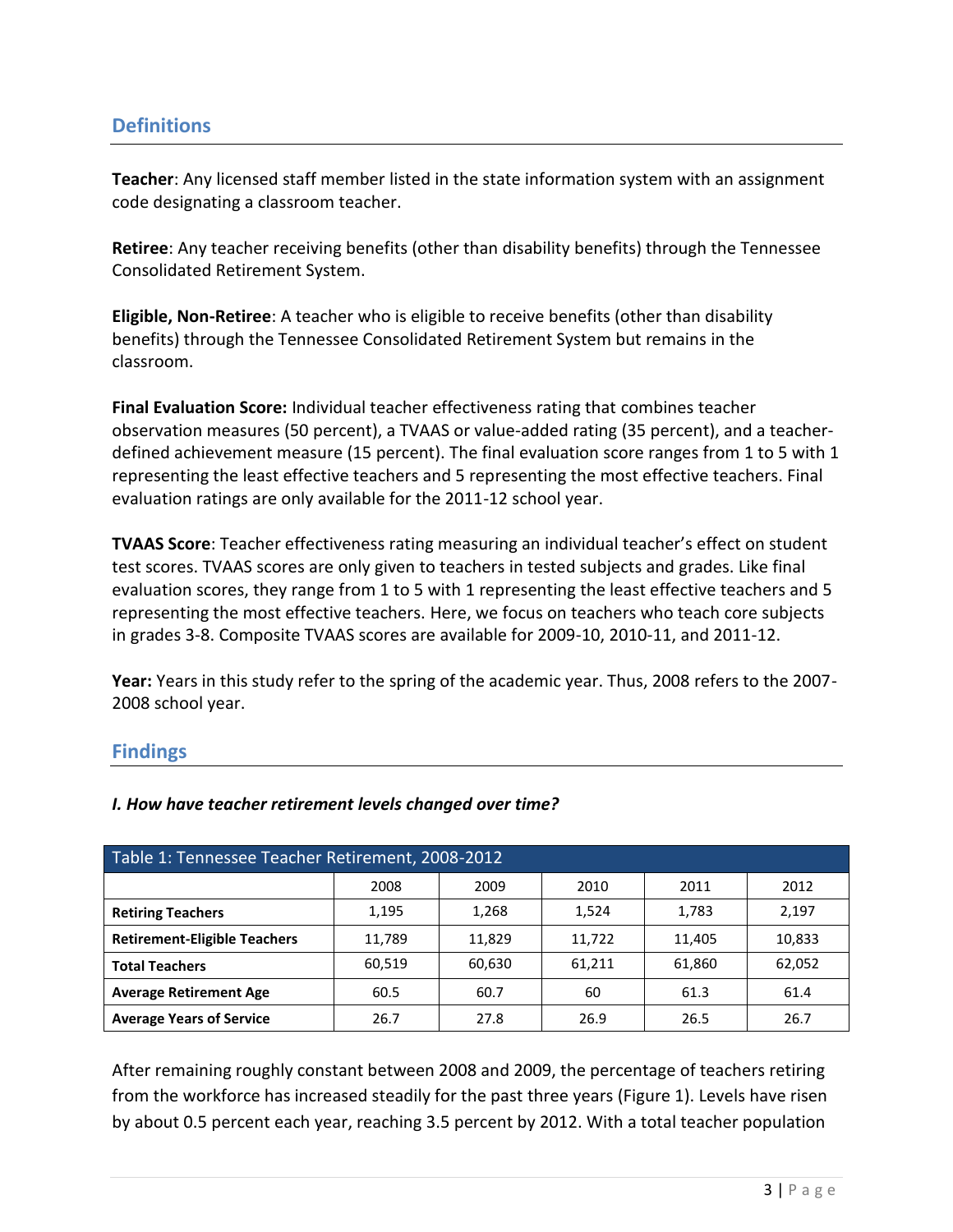of around 60,000, this means that Tennessee now loses about 2,000 teachers a year to retirement.



#### **Figure 1: Rates of Retirement from Teacher Workforce**

Over these same years, the proportion of teachers eligible for retirement has gotten slightly smaller. Thus, when we look at retirement among teachers eligible retirement, we see that rates among this group have nearly doubled (Figure 2). It is important to note, however, that retirement levels remain relatively low overall. Averaged across roughly 1,700 schools in Tennessee, the higher retirement rates correspond to approximately one more retiring teacher for every two schools per year as compared with 2009.



**Figure 2: Rates of Retirement from Pool of Retirement-Eligible Teachers**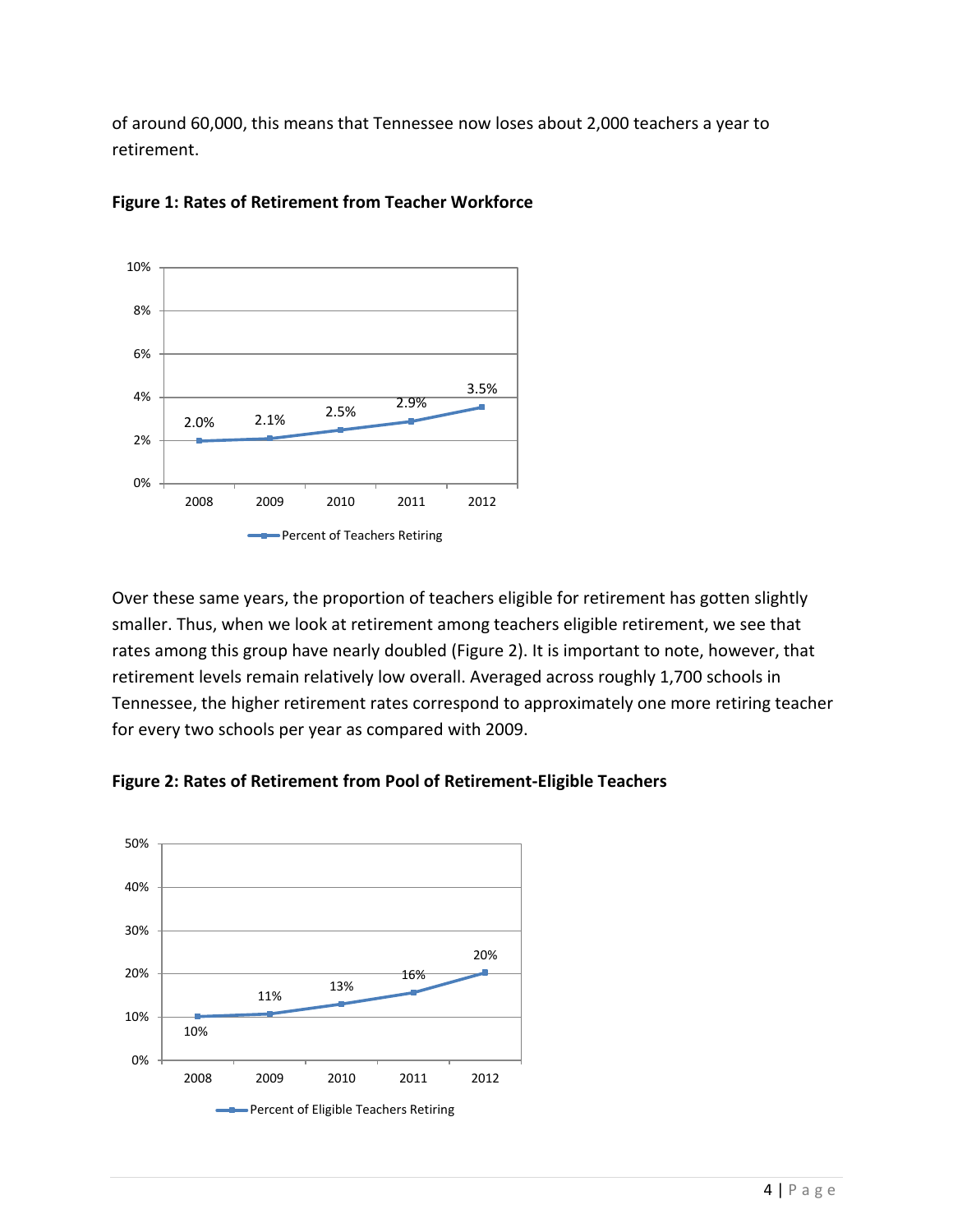#### *II. How do retiring and non-retiring teachers compare on effectiveness ratings?*

Using all available measures of effectiveness, the teachers in Tennessee that retire each year rate lower on performance than both the full sample of teachers who remain in the classroom and the sample of teachers who are eligible for retirement but choose to stay anyway. These results mirror findings from several recent studies on the effectiveness of retiring teachers.<sup>1</sup>

In 2012, Tennessee teachers received their first Final Evaluation Scores under the new evaluation policy, providing a measure of their effectiveness across multiple outcomes.<sup>2</sup> While these Final Evaluation Scores are only available for a single year, they offer one means of comparing performance levels between non-retiring and retiring teachers. Figure 3 shows the distribution of Final Evaluation Scores for retiring teachers versus all non-retiring teachers and then only retirement-eligible non-retiring teachers. In each case, retiring teachers average lower scores. Importantly, these statistically significant differences are not driven by any single point in the effectiveness distribution (for instance, a much larger percentage of level 1 teachers in the retiring sample than the non-retiring sample) but span the entire distribution.<sup>3</sup>



 $\overline{\phantom{a}}$ 

#### **Figure 3: Final Evaluation Score Distributions for Retiring and Non-Retiring Teachers**

<sup>1</sup> See Sparks, S. "No Academic Harm Found in Early Retirement of Teachers." *Education Week*, Volume 32, Issue 18; Fitzpatrick, M. D. and Lovenheim, M. F. "Early Retirement Incentives and Student Achievement." Paper presented at American Economic Association (AEA) 2013 Annual Meeting; Brown, K. "Out with the Old: The Effect of Teacher Retirement on Student Outcomes." Paper presented at AEA 2013 Annual Meeting.

 $^2$  A small percentage of teachers did not receive Final Evaluation Scores because of partial year exemptions such as medical leave, mid-year retirement, etc. In addition, since 2011-2012 was the first year of implementation, some teachers are missing Final Evaluation Scores due to missing component data (for instance, a teacher missing the teacher-defined achievement measure is not included in our sample).

 $3$  Statistical significance determined according to results from Welch's t-tests.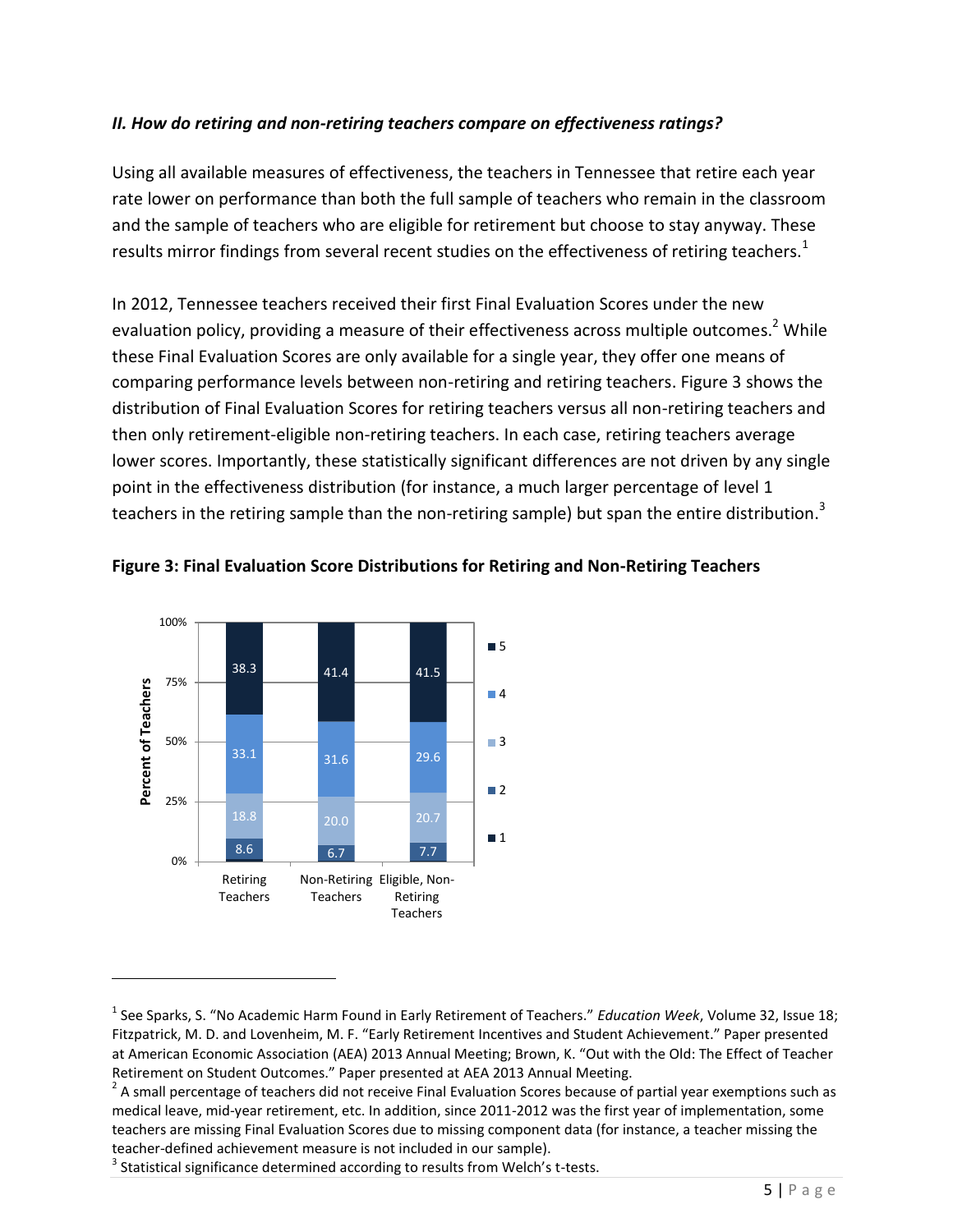While Final Evaluation Scores are not available for years before 2012, we do have TVAAS composite scores for teachers of tested subjects in grades 3-8 between 2010 and 2012. These scores, available only for teachers in particular subjects and grades, measure a teacher's individual effect on student achievement. Using this data, we find a similar relationship over time between retiring and non-retiring teachers, with retiring teachers performing at lower levels than their non-retiring counterparts in all the years for which data is available (Figure 4).<sup>4</sup> Distributions and differences across groups are similar when comparing retiring teachers to retirement-eligible non-retiring teachers (Figure provided in Appendix A).



**Figure 4: TVAAS Score Distributions for Retiring and Non-Retiring Teachers**

#### *III. How have retirement rates across teacher effectiveness groups changed over time?*

While the figures in the previous sections suggest that retiring teachers tend to be less effective than non-retiring teachers, they do not offer a clear picture of how the retirement rates for the state's most and least effective teachers have changed over time.

Figure 5 shows retirement rates by year for teachers who received TVAAS ratings of 5 (the highest effectiveness rating) compared with retirement rates for teachers who received TVAAS ratings of 1. This figure provides strong evidence that Tennessee teacher policies are contributing to differential retention by effectiveness. In 2010, teachers at different ends of the effectiveness spectrum retired at nearly identical rates. Since that year, the rates have diverged to the point where the state's most effective teachers retire at rates nearly two percent lower than the state's least effective teachers.

l

 $^4$  An important side note here is that, even though non-retiring teachers consistently outperformed retiring teachers over the last several years, mean TVAAS composite levels among grade 3-8 teachers have steadily increased for both groups, suggesting significant improvements in teacher quality since 2010.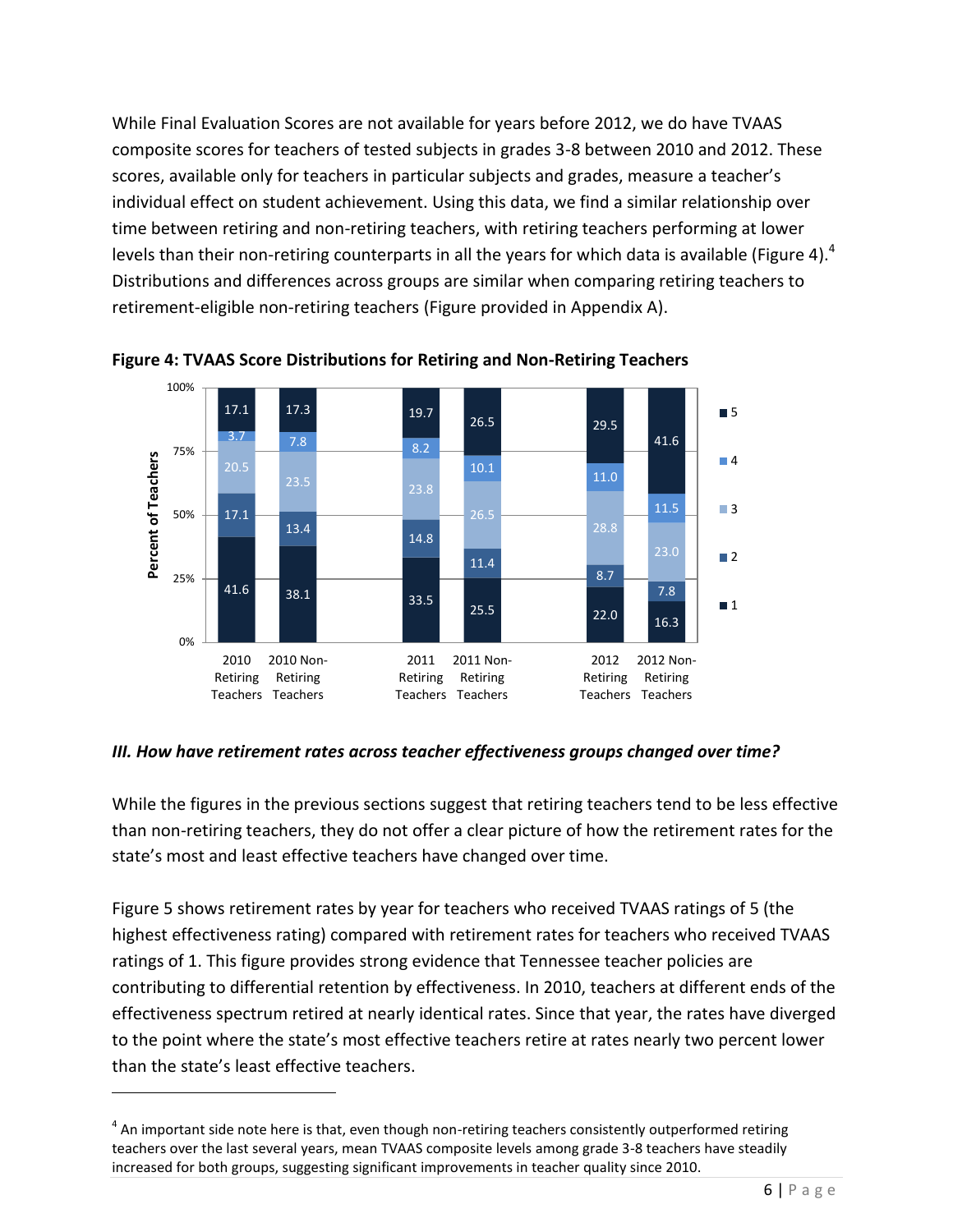

**Figure 5: Teacher Retirement Rates over Time, By Effectiveness Group<sup>5</sup>**

Figure 6 restricts the sample to only retirement-eligible teachers. Here, we can see the overall rise in retirement rates among eligible teachers, with greater proportions of both level 1 and level 5 teachers retiring over time. At the same time, we see that eligible level 1 teachers choose to retire at higher proportions than eligible level 5 teachers and the gap doubled between 2010 and 2012.





 $\overline{\phantom{a}}$ 

<sup>&</sup>lt;sup>5</sup> Figure 5 and Figure 6 only include teachers with individual TVAAS scores. Thus, the trend lines for all teachers do not exactly match the trend lines shown in Figure 1 and Figure 2.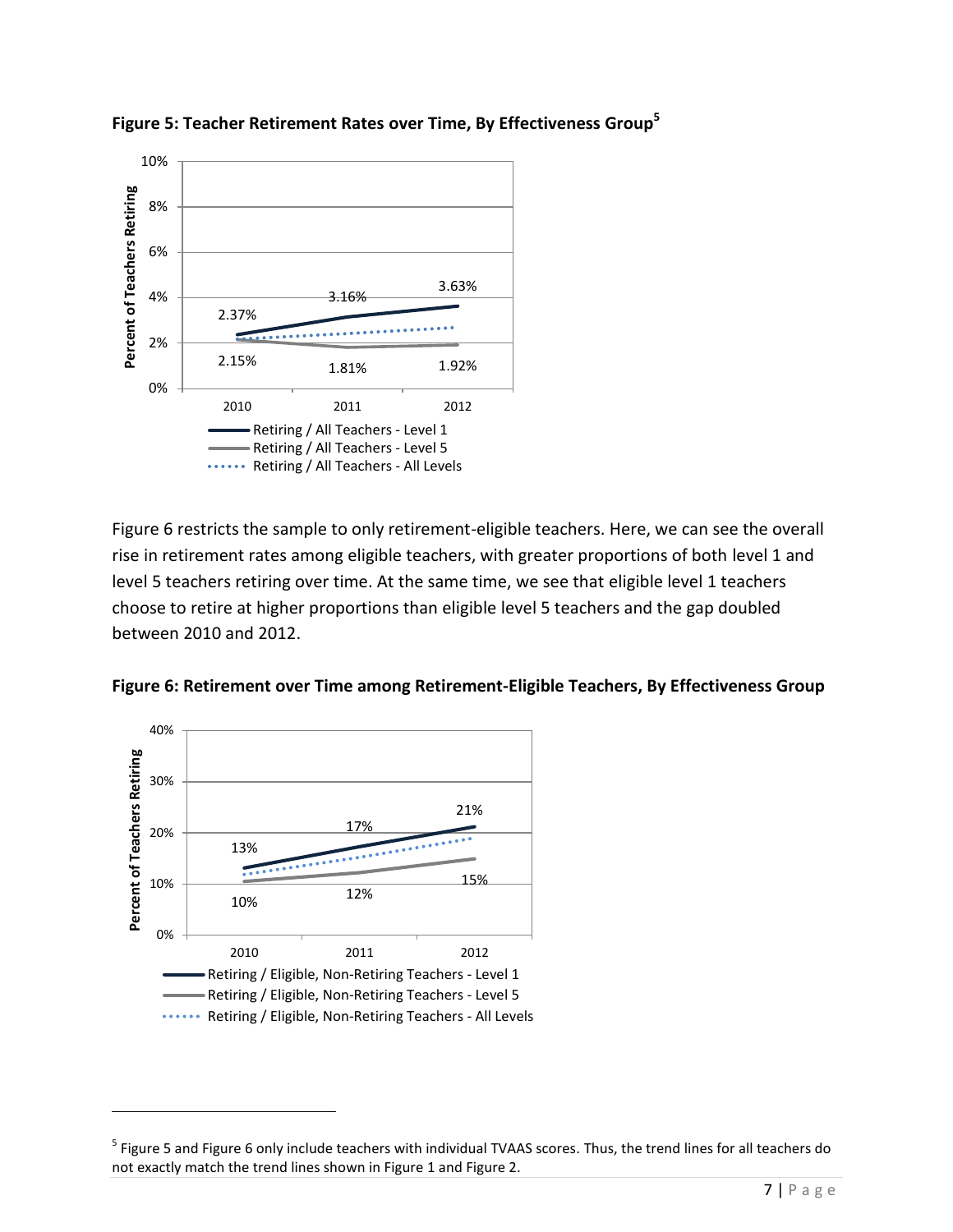## **Conclusion**

Teacher retirement rates have risen since the onset of Tennessee's major Race to the Top initiatives, and the state currently loses approximately 1,000 more teachers per year to retirement than it did in 2009. However, trends in teacher retirement suggest that the process can contribute to a stronger teacher workforce over time since the state's most effective teachers retire at lower rates than the state's least effective teachers and this differential has widened over time.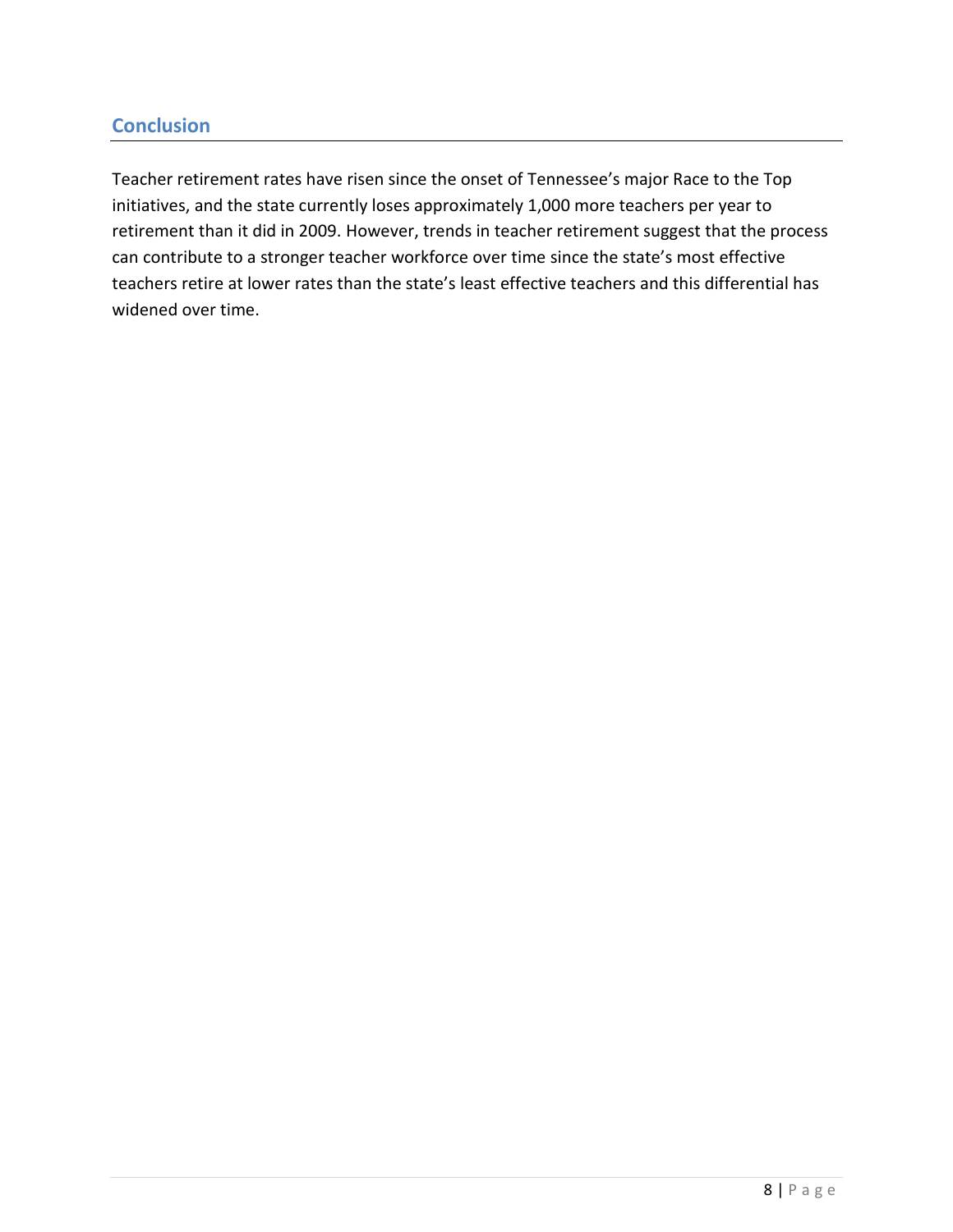

#### **TVAAS Score Distributions For Retiring and Eligible, Non-Retiring Teachers**

### **Sample Total Evaluation Score to Final Evaluation Rating Calculation Example<sup>6</sup> :**

| <b>Score Components:</b>          |      |   |      |     | <b>Total</b><br>Evaluation<br>Score | <b>Overall Final</b><br>Evaluation<br>Rating |
|-----------------------------------|------|---|------|-----|-------------------------------------|----------------------------------------------|
| <b>Overall Observation Score:</b> | 4.07 | X | 50   | $=$ | 203.5                               |                                              |
| <b>Growth Score (TVAAS):</b>      | 5.   | X | 35   | $=$ | 175                                 |                                              |
| <b>Achievement Measure Score:</b> | 4    | X | 15   | =   | 60                                  |                                              |
| TOTAL:                            |      |   | 100% |     | 438.5                               | 5                                            |

#### **Total Evaluation Score to Final Evaluation Rating Conversion Chart:**

 $\overline{\phantom{a}}$ 

| <b>Total Evaluation Score</b> | <b>Overall Final Evaluation</b> |  |  |  |
|-------------------------------|---------------------------------|--|--|--|
| Range                         | Rating                          |  |  |  |
| < 200                         |                                 |  |  |  |
| $200 - 274.99$                |                                 |  |  |  |
| $275 - 349.99$                |                                 |  |  |  |
| $350 - 424.99$                |                                 |  |  |  |
| $424 - 500$                   |                                 |  |  |  |

 $^6$  Tennessee Department of Education. July 2012. "Teacher Evaluation in Tennessee: A Report on Year 1 Implementation."